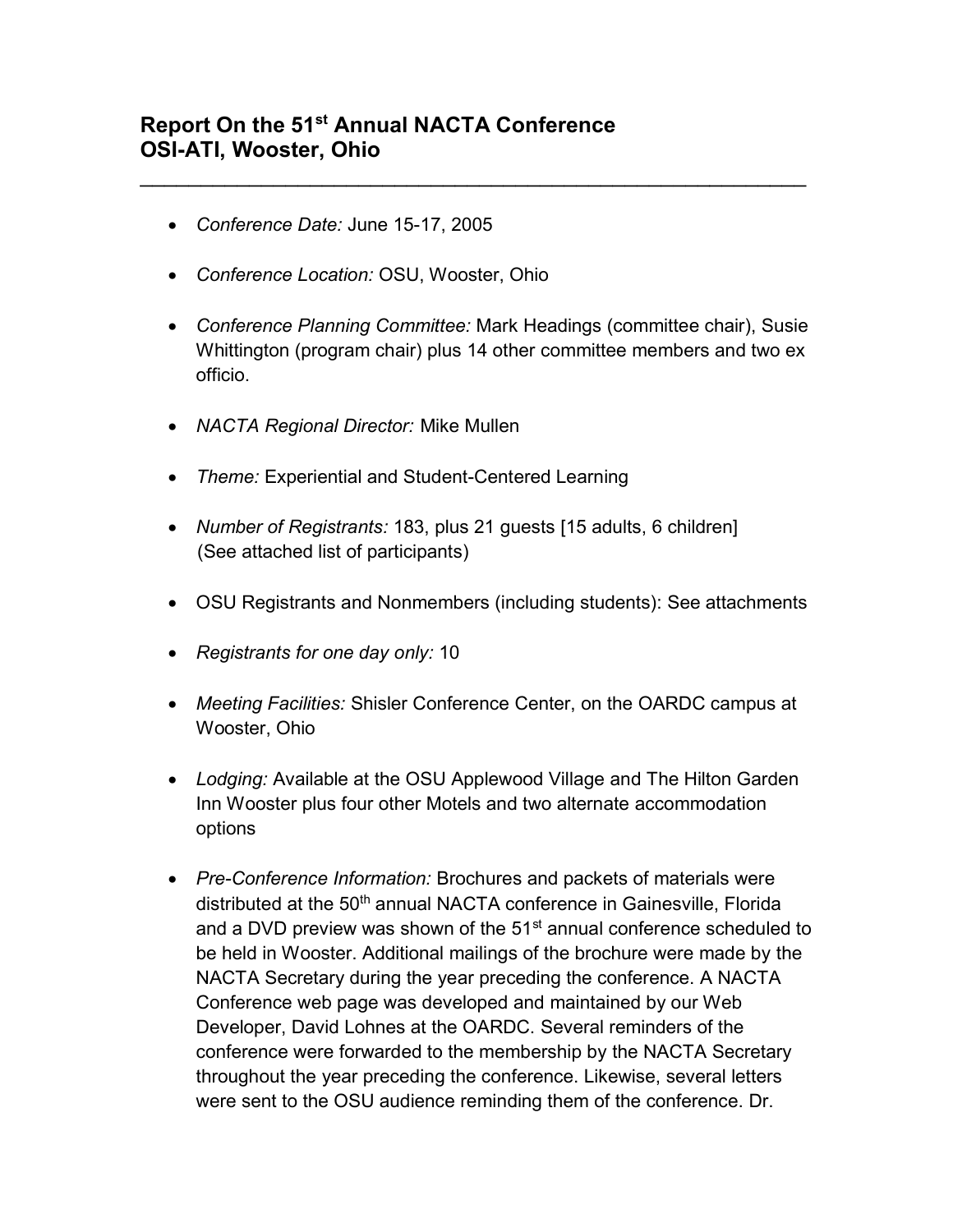Jamie Cano developed the registration materials that were included in the web page and several others, especially our Division Secretary, Pat Munn, assisted greatly with the registration process. A variety of information pieces from the Wooster Chamber of Commerce and elsewhere were included in the handbags that were given to participants upon their arrival at the conference. The 2005 NACTA Conference web site is <http://www.shislercenter.ohio-state.edu/nacta/>

- A display room was available in the Shisler Conference Center for organizations wishing to display relevant promotional materials. Several such displays were presented there.
- *Transportation:* OSU vehicles from OARDC and ATI were used in transporting participants from and to the airport in Cleveland and to and from lodging facilities. This responsibility was coordinated by Royce Thornton. Several buses were also provided by the Muskingum Coach Company for transporting participants on Industry Tours and to the "Trumpet in the Land" drama event.
- A program booklet and abstract book were prepared for participants and given when checking in at the conference registration desk upon arrival.
- A handbag was provided each registrant when checking in at the conference registration desk. These bags were paid for by the Ohio Farm Bureau Federation and the Wayne County Farm Bureau.
- *Keynote Address:* Presented was Dr. Luz Mangurian, Towson University, entitled, "Where Neurosciences and Pedagogy Intersect in Support of Student Learning"
- *Blue Ribbon Presentation:* Presented by Dr. Gary Moore, North Carolina State University, entitled, "Using Humor in the Classroom"
- *Dean's Series Presentations:* Given by Dr. L. H. Newcomb, Senior Associate Dean, The Ohio State University, entitled, "Making Learning More Student Centered"; Dr. Barbara Malpiedi Kirby, Assistant Dean, North Carolina State University, entitled, "Involving Undergraduates in our Research Programs"; Dr. Kirby Barrick, Associate Dean, University of Illinois, entitled, "Advancing Leadership Development For All Students".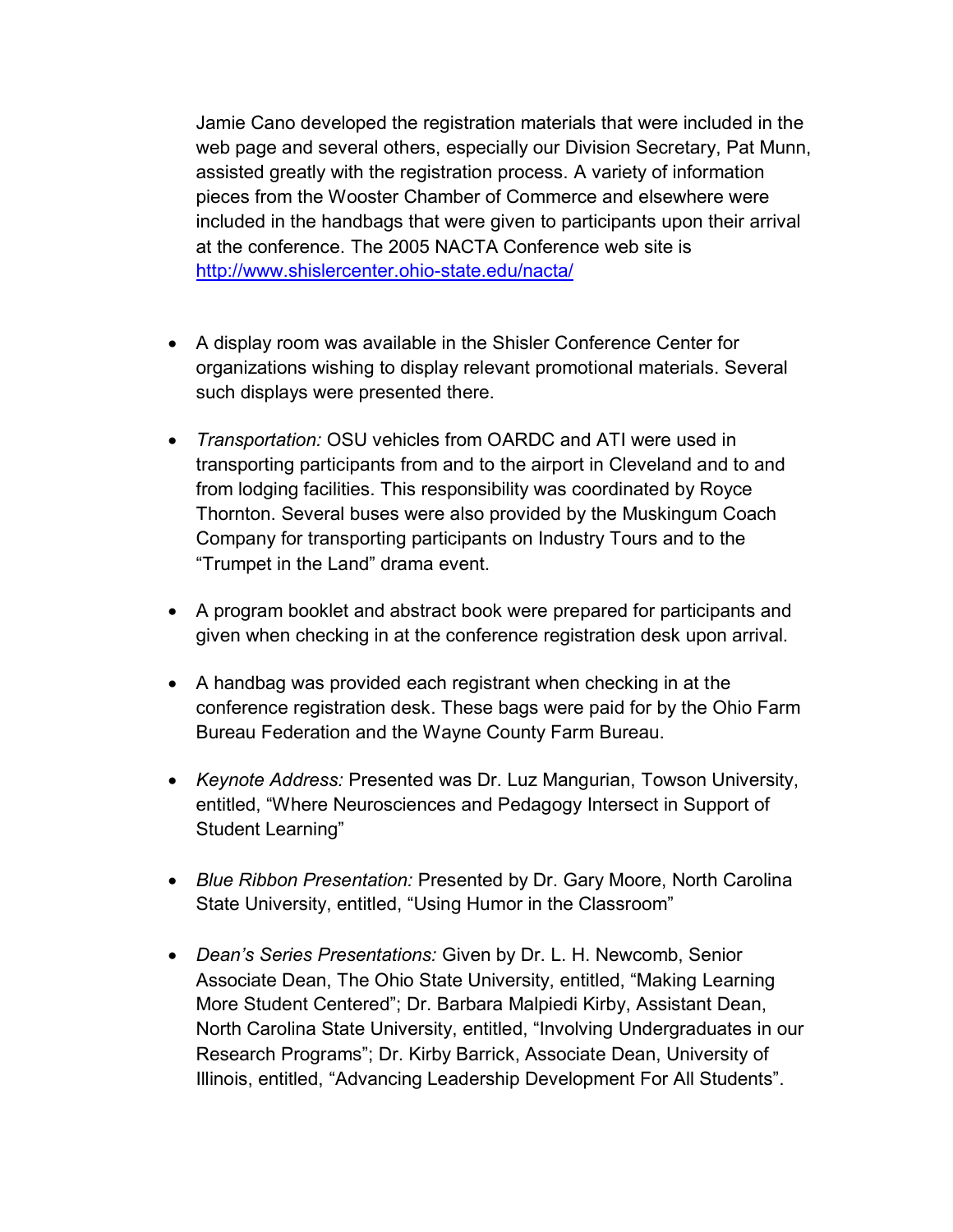- *Oral and Poster Sessions:* There were 40 Oral presentations and 32 Poster presentations. Dr. Shah Rahnema coordinated this activity and developed the guidelines and procedures for submitting abstracts. This information was posted on the Conference web site. An Abstract Book was also prepared for use by participants during the conference.
- *NACTA Committee Meetings:* Times were also allocated for NACTA Committees to meet and also for NACTA business meetings.
- *Awards Banquet:* The Awards Banquet was preceded by a Reception. Floral arrangements were provided by ATI faculty Gary Anderson and Terry Lanker. A musical trio "Fare Thee Well" provided background dinner music. An Awards Banquet manual prepared by Dr. Rick Parker, et al was printed at OARDC and a copy was placed at each table setting.
- *Picnic:* A barbeque picnic was served at the ATI Gardens on the evening of June 16. Background music was provided by an FFA high school student by the name of Jeremy Hupman, who subsequently enrolled as a student at ATI, Autumn Quarter 2005.
- An Amish farmer from Holmes County by the name of David Kline spoke on "Amish Culture and Agriculture" at the luncheon on June 17.
- Four industry tours were scheduled; however, "The Crop Commodity Tour" was cancelled due to the small number who signed up for that one. There was a large group that signed up for the "Amish Cultural Livelihood Tour" and consequently, two buses were used for transporting that tour group. The other two tour options were the "Horticulture Tour" and the "Livestock Tour". The industry tours were arranged by Jane Houin and Kim Sayers.
- *Companion Tours:* Tour options for guests were "The Holmes County Tour" and the "Wayne County Tour." These were arranged by Shirley Badger.
- *Drama:* A Drama option, "Trumpet in the Land" was available the evening of June 15. A bus was provided to transport a number of participants to the event. This was arranged by Jane Houin.